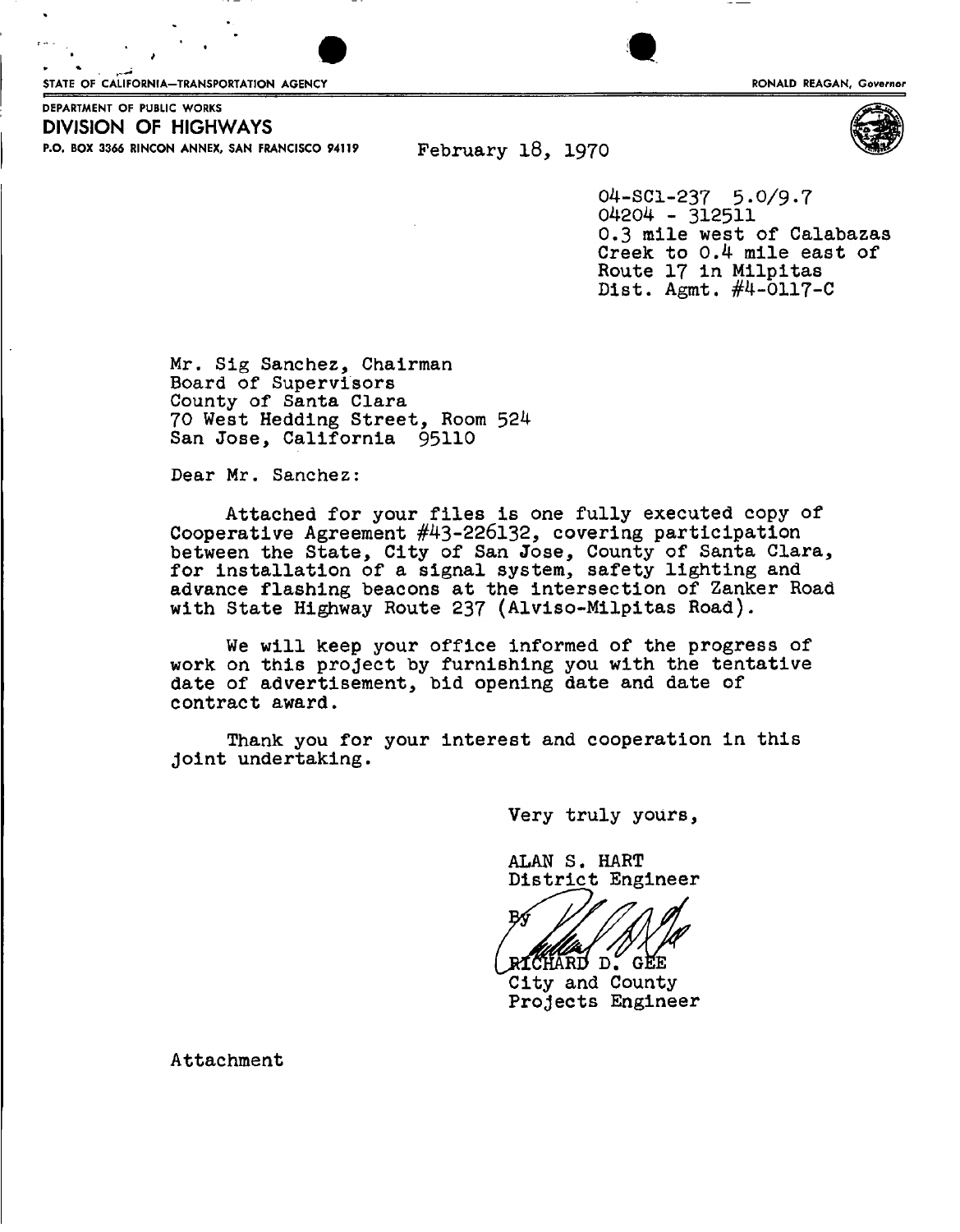|              | $04 - SC1 - 237$<br>$\blacksquare$ .0/9.7<br>36963<br>0.3 Mi. W. Calabazas<br>Creek to 0.4 Mi. E. of<br>Route 17 in Milpitas<br>04204 - 312511 |  |  |  |  |  |
|--------------|------------------------------------------------------------------------------------------------------------------------------------------------|--|--|--|--|--|
|              | Dist. Ref. $\#4$ -0117-C<br>Hq. Doc. File #43- 226/32                                                                                          |  |  |  |  |  |
| ı            | <b>AGREEMENT</b>                                                                                                                               |  |  |  |  |  |
| $\mathbf{S}$ | <b>30</b><br>THIS AGREEMENT, MADE AND ENTERED INTO THIS<br><b>DAY</b>                                                                          |  |  |  |  |  |
| $3^{\circ}$  | 1969 BY AND BETWEEN<br><b>OF</b>                                                                                                               |  |  |  |  |  |
| 4            | CITY OF SAN JOSE, a body politic                                                                                                               |  |  |  |  |  |
| 5            | and a municipal corporation of the                                                                                                             |  |  |  |  |  |
| 6            | State of California, hereinafter                                                                                                               |  |  |  |  |  |
| 7            | referred to as "CITY".                                                                                                                         |  |  |  |  |  |
| 8            | <b>AND</b>                                                                                                                                     |  |  |  |  |  |
| 9            | COUNTY OF SANTA CLARA, a political                                                                                                             |  |  |  |  |  |
| 10           | subdivision of the State of                                                                                                                    |  |  |  |  |  |
| 11           | California, hereinafter referred                                                                                                               |  |  |  |  |  |
| $12 -$       | to as "COUNTY". DEC 9 1969                                                                                                                     |  |  |  |  |  |
| 13           | <b>AND</b>                                                                                                                                     |  |  |  |  |  |
| 14           | STATE OF CALIFORNIA, acting by and                                                                                                             |  |  |  |  |  |
| 15           | through its Business and                                                                                                                       |  |  |  |  |  |
| 16           | Transportation Agency, Department of                                                                                                           |  |  |  |  |  |
| 17           | Public Works, Division of Highways,                                                                                                            |  |  |  |  |  |
| 18           | hereinafter referred to as "STATE".                                                                                                            |  |  |  |  |  |
| 19           | WITNESSETH:                                                                                                                                    |  |  |  |  |  |
| 20           | WHEREAS, STATE, CITY AND COUNTY contemplate installation of                                                                                    |  |  |  |  |  |
| 21           | traffic control signal system, safety lighting and advance flashing                                                                            |  |  |  |  |  |
| 22<br>- 1    | beacons at the intersection of Zanker Road with State Highway Route                                                                            |  |  |  |  |  |
| 23           | 237 (Alviso-Milpitas Road), all of which is hereinafter referred                                                                               |  |  |  |  |  |
| 24           | to as "IMPROVEMENTS";<br>and                                                                                                                   |  |  |  |  |  |
| 25           | WHEREAS, the existing Zanker Road intersects with Route 237                                                                                    |  |  |  |  |  |
| 26           | making two offset "T" intersections, which results in an                                                                                       |  |  |  |  |  |
| 27           | undesirable traffic handling situation; and                                                                                                    |  |  |  |  |  |
|              | ce Public Works<br><b>DUPLICATE ORIGINAL</b>                                                                                                   |  |  |  |  |  |
|              |                                                                                                                                                |  |  |  |  |  |

 $\overset{\bullet}{\mathbf{t}}$ 

 $\hat{\mathcal{L}}$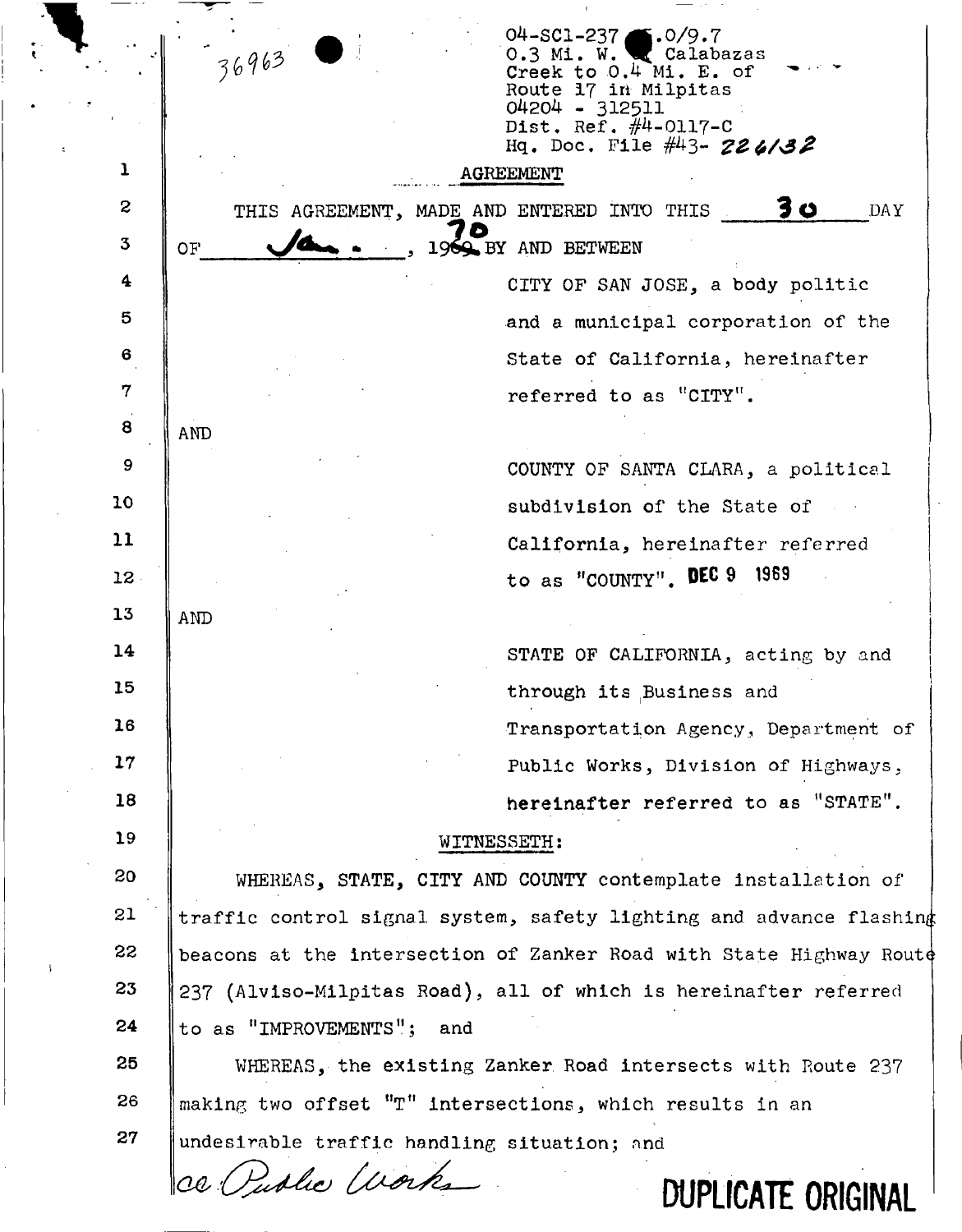WHEREAS, STATE's construction project for widening and improvement of State Highway Route 237 includes realignment of the north leg of Zanker Road; and

4 5 **6**  7 WHEREAS, the existing north leg of Zanker Road is situated within the County of Santa Clara and due to the aforesaid realignment the north leg of Zanker Road will be situated within the City of San Jose; and

**8**  9 10 **11**  WHEREAS, COUNTY agrees to participate in the construction and construction engineering costs of the aforesaid IMPROVEMENTS, and CITY will share the cost of maintenance and operation of the said IMPROVEMENTS; and

12 13 14 WHEREAS, STATE, CITY and COUNTY desire to specify herein the terms and conditions under which said IMPROVEMENTS are to be installed, financed and maintained,

15 **16**  NOW, THEREFORE, in consideration of the covenants and conditions herein contained, the parties hereto agree as follows:

#### SECTION I

#### 18 STATE AGREES:

19 20 **21**  22 23 24 25 26 1.) To install the IMPROVEMENTS hereinbefore mentioned, through construction by contract(s) with construction contractor(s) licensed by the State of California, said contract(s) to be carried out in accordance with provisions of the State Contract Act, Chapter 3 Part 5, Division 3, Title 2 of the Government Code, and work completed in conformity with plans and specifications of STATE, and to the satisfaction of and subject to the approval of COUNTY and CITY.

**- 2 -**

27

17

**1** 

**2** 

3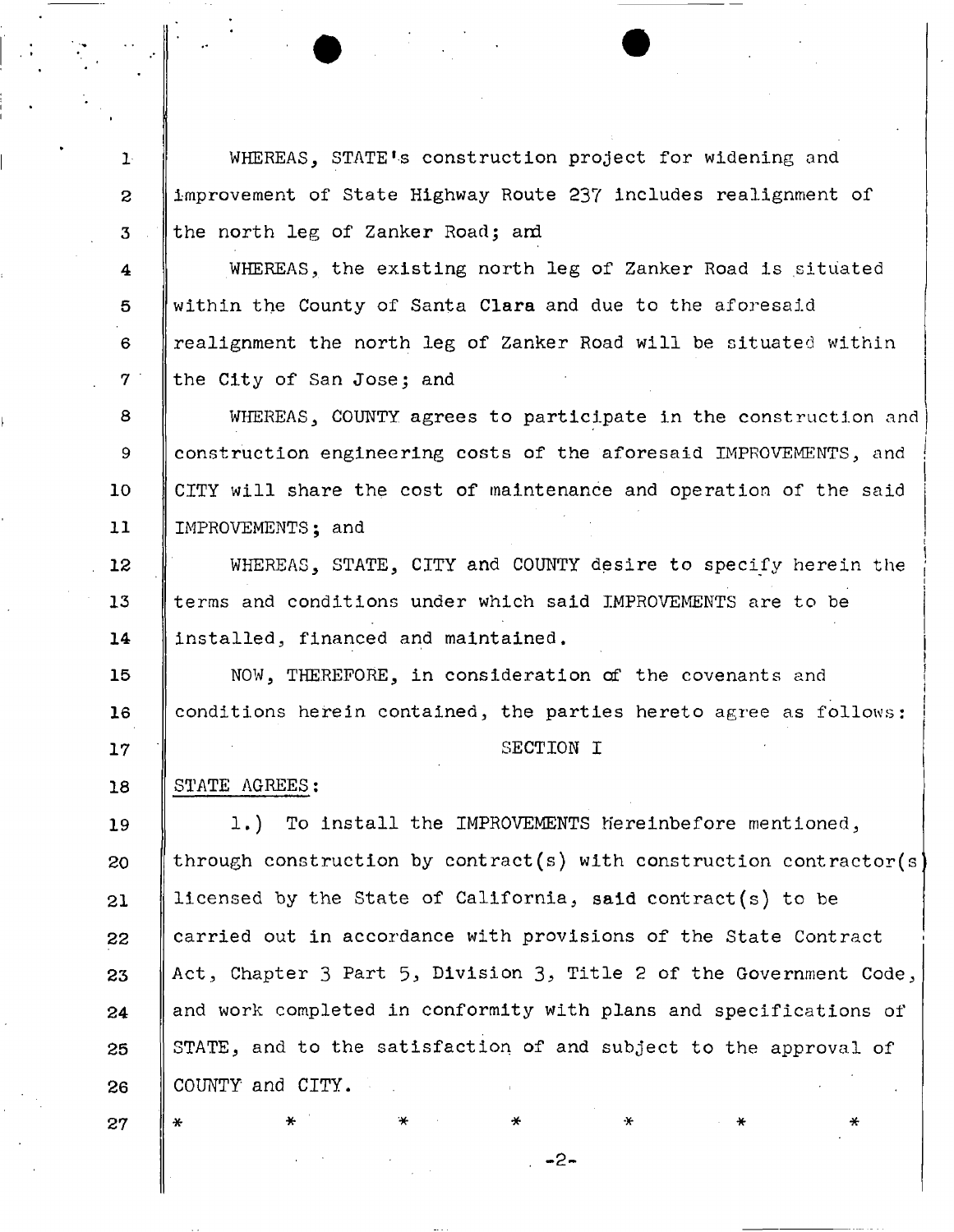**1 2**  3 4 5 **6**  7 8 9 10 11 **12**  13 14 15 **16**  17 18 19 20 21 22 23 24 25 26 2.) To bear the entire expense of preparation of plans and specifications; STATE'S share of construction engineering costs ^including all direct and indirect costs (functional and administrative overhead assessment) attributable to such work, applied in accordance with STATE's standard accounting procedures and construction costs required to complete the IMPROVEMENTS referred to herein, such share to be a sum bearing the same proportion to the total cost of the IMPROVEMENTS as the number of legs of highways under Jurisdiction of STATE at the intersection involved bears to the total number of legs of highways at such intersection; and the entire expense of the engineering costs and construction costs required to complete the widening and improvemer of State Highway Route 237 and the realignment of Zanker Road referred to herein. 3.) To maintain and operate all IMPROVEMENTS constructed pursuant to this Agreement. SECTION II COUNTY AGREES: 1.) To deposit with STATE within 30 days of receipt of billing therefore, which billing will be forwarded immediately following STATE<sup>1</sup>s bid advertising date of a construction contract for the aforesaid IMPROVEMENTS, the amount of \$10,000, which figure represents COUNTY's estimated share of construction engineering costs and construction costs required to complete the IMPROVEMENTS referred to herein. The actual amount of COUNTY's share of construction engineering

 $27$ costs (including all direct and indirect costs (functional and

-3-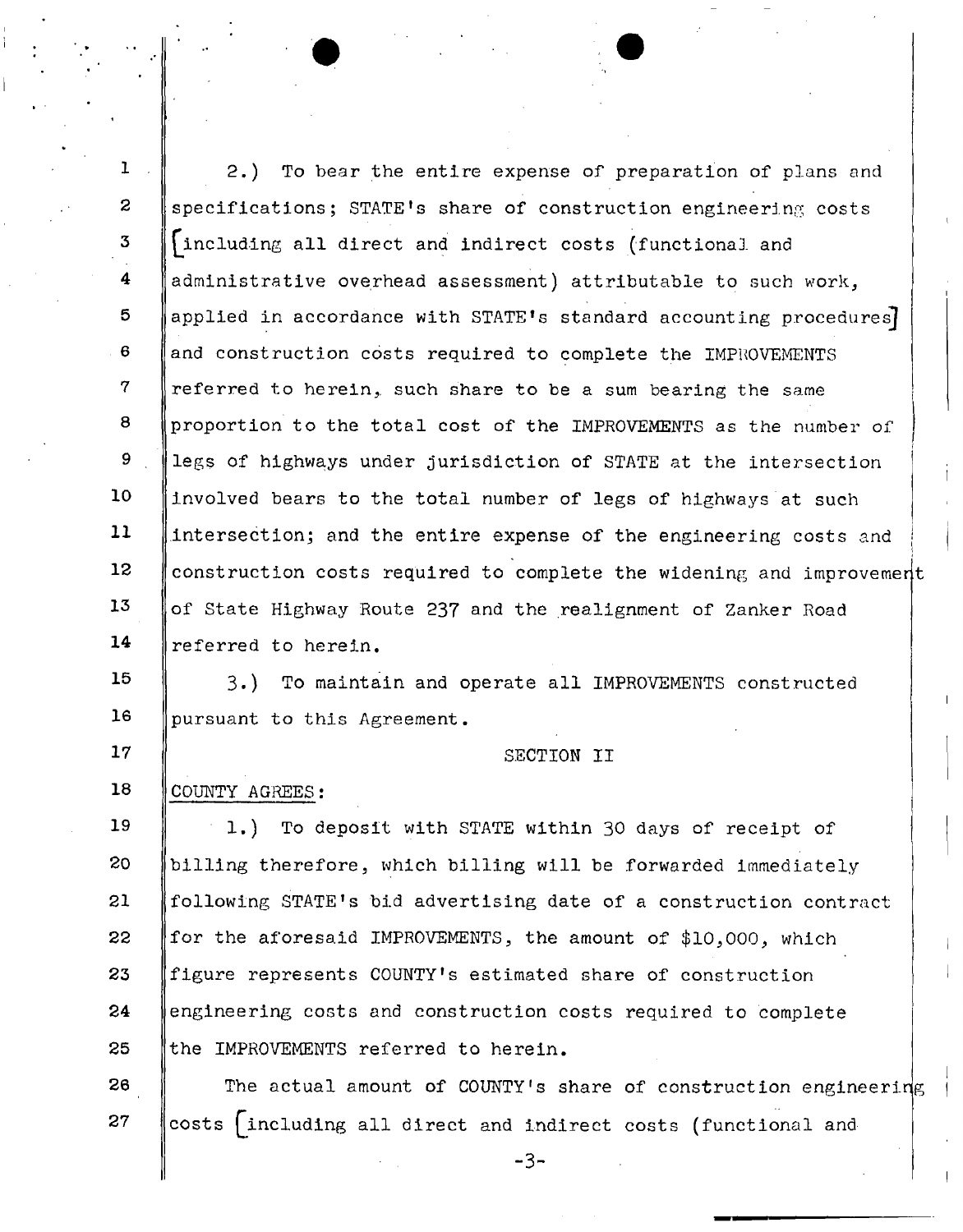$\mathbf{L}$ administrative overhead assessment) attributable to such work.,  $2^{\circ}$ applied in accordance with STATE'S standard accounting procedures]  $\mathbf{3}$ and construction costs will be determined after completion of  $\overline{\mathbf{4}}$ work and a financial settlement made upon final accounting of costs. 5 Said share will be twenty-five percent (25%) of the total cost of  $\epsilon$ the aforesaid IMPROVEMENTS, but in no event shall COUNTY's share  $\mathbf 7$ of financial contribution pursuant to this Agreement exceed the  $\mathbf{a}$ figure of \$11,000, unless provided for in a subsequent Agreement  $9<sup>°</sup>$ between'COUNTY and STATE.

SECTION III

## CITY AGREES:

10

11

12 1.) To reimburse STATE for CITY's proportionate share of 13 the cost of maintenance and operation of said IMPROVEMENTS such  $14$ share to be determined in the manner provided in that Agreement 15 for Maintenance of State highways within the CITY which is in  $16$ effect at the time said costs are incurred, or if no such  $17<sup>7</sup>$ agreement exists, such share to be a sum bearing the same 18 proportion to the total cost of maintenance and operation of said 19 IMPROVEMENTS as the number of legs of highways under jurisdiction 20 of the CITY bears to the total number of legs of highways at 21 such intersection.

### SECTION IV

*- b -*

23 It is mutually understood and agreed: 1.) That obligations of STATE under terms of this Agreement 24 are subject to the allocation of funds by the California Highway 25 26 Commission.

\* \* \* \* \* \* \* \*

27

22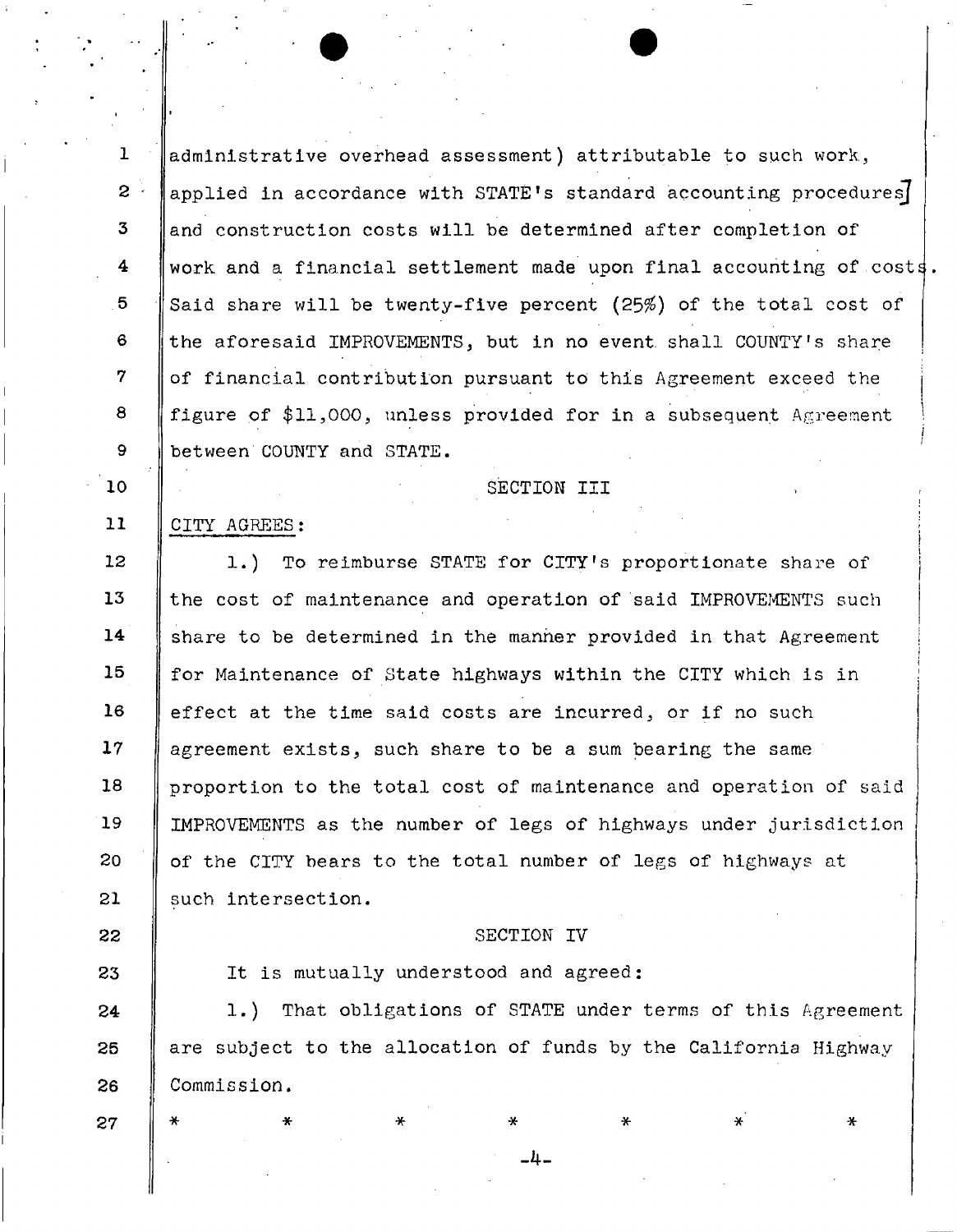1 **2**  3 4 5 **6**  7 **8**  9 10 **11 12**  2.) That neither STATE nor any officer or employee thereof shall be responsible for any damage or liability occurring by reason of anything done or omitted to be done by CITY or COUNTY under or in connection with any work, authority or jurisdiction delegated to CITY or COUNTY under this Agreement. It is also understood and agreed that, pursuant to Government Code Section 895.4 CITY or COUNTY shall fully indemnify and hold STATE harmless from any liability imposed for injury (as defined by Government Code Section 810.8) occurring by reason of anything done or omitted to be done by CITY or COUNTY under or in connection with any work, authority or jurisdiction delegated to CITY or COUNTY under this Agreement.

I

13 14 15 16 17 **18**  19 **20 21**  22 23 3.) That neither CITY or COUNTY nor any officer or employee thereof, is responsible for any damage or liability occurring by reason of 'anything done or omitted to be done by STATE under or in connection with any work, authority or jurisdiction not delegated to CITY or COUNTY under this Agreement. It is also understood and agreed that, pursuant to Government Code Section 895.4, STATE shall fully indemnify and hold CITY or COUNTY harmless from liability imposed for injury (as defined by Government Code Sectior 810.8) occurring by reason of anything done or omitted to be done by STATE under or in connection with any work, authority or jurisdiction not delegated to CITY or COUNTY under this Agreement.

24 25 26 27 4.) That, should any portion of the project be financed with Federal Funds or State gas tax funds all applicable procedures and policies relating to the use of such funds shall apply notwithstanding other provisions of this Agreement.

-5-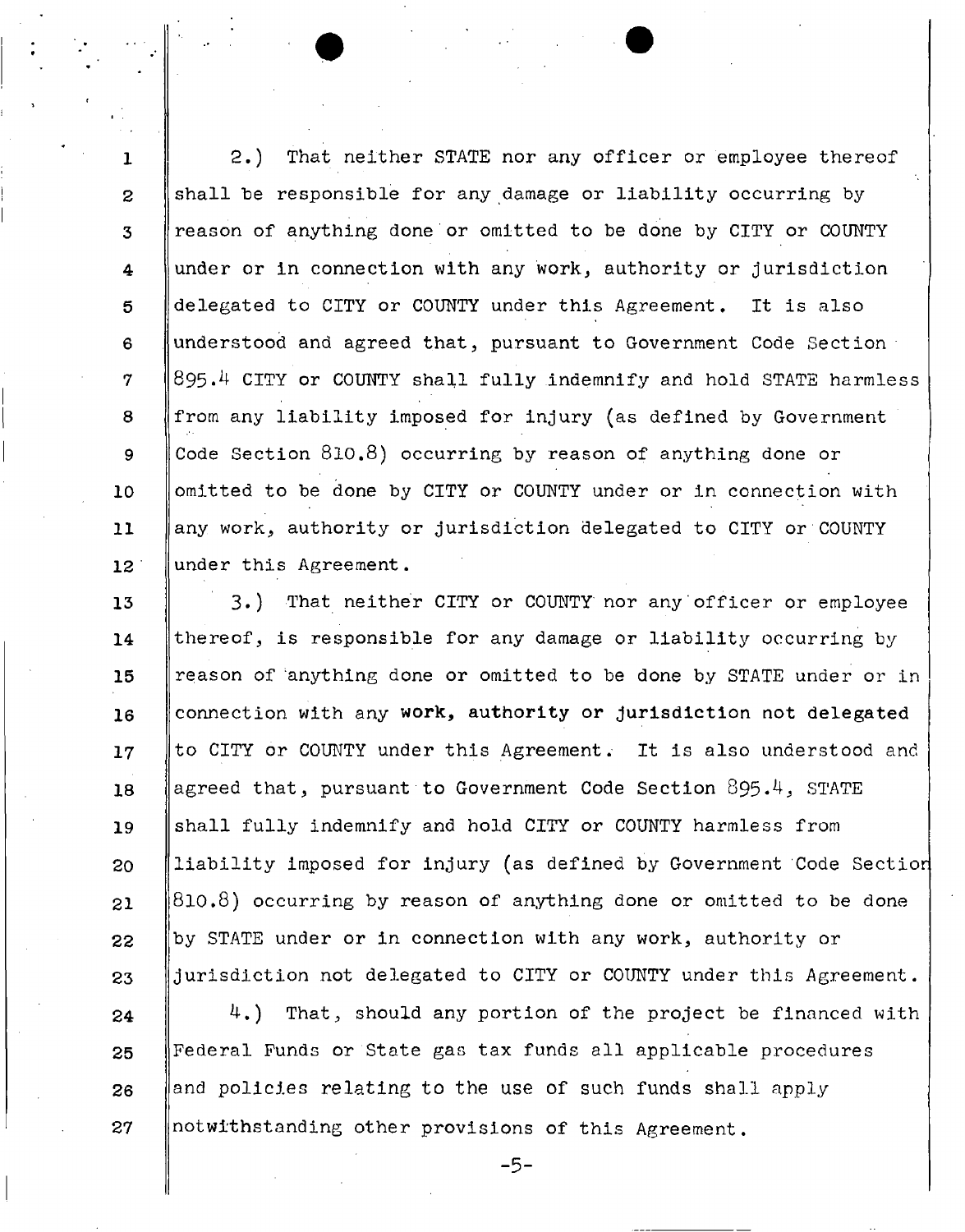1 IN WITNESS WHEREOF., the parties hereto have caused this **2**  Agreement to be executed by their respective officers, duly 3 authorized, the provisions of which Agreement are effective as of 4 the day, month and year first hereinabove written. 5 STATE OF CALIFORNIA **COUNTY OF SANTA CLARA** Department of Public Works **6**  Division of Highways **By** 7 J. A. LEGARRA Chairman, Board  $\texttt{Supervised}$ State Highway Engineer **8**  Attest: $\zeta$ By 9 Clerk of the Board of  $\overline{{\tt Deput}}$ Engineer District :viso 10 APPROVED AS TO FORM AND CITY OF PROCEDURE ΩS 11 **By 12**  Mayor 13 County Attorney THOMAS W. FLETCHER 14  $By<sub>p</sub>$ Deputy<sup>t</sup> 15 **REINER 16**  CIty Attorney Attes 17 18 19 20  $-6 -$ 21 **22**  23 24 25 **26**  27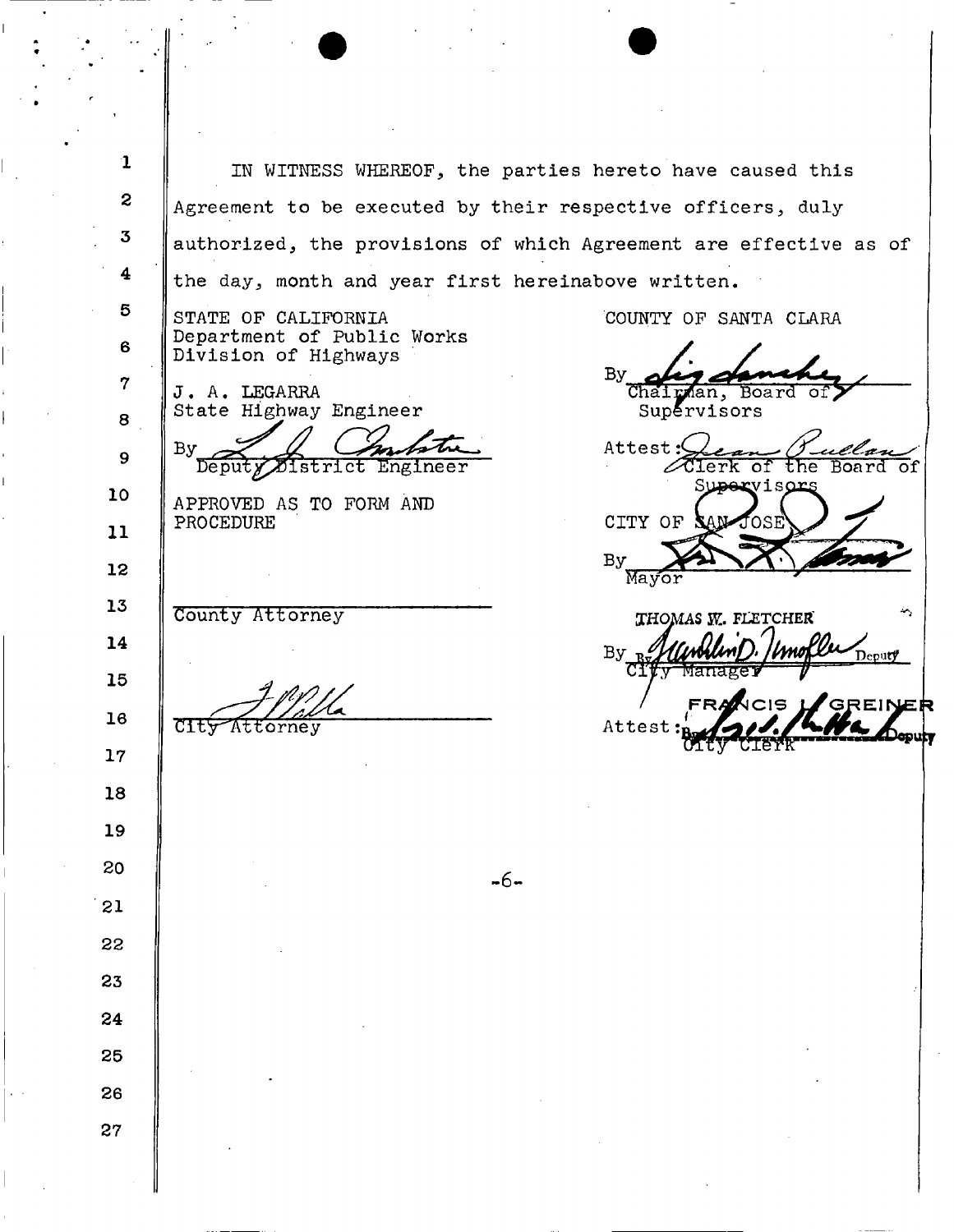#### RESOLUTION AUTHORIZING THE EXECUTION OF AN AGREEMENT FOR THE IMPROVEMENT OF THE INTERSECTION OF ZANKER ROAD WITH STATE HIGHWAY ROUTE 237 (ALVISO-MILPITAS ROAD)

WHEREAS, the Department of Public Works (Division of Highways) of the State of California and the County of Santa Clara desire to improve the intersection of Zanker Road with State Highway Route 237 (Alviso-Milpitas Road); and

WHEREAS, an agreement covering the proposed improvement has been submitted by the Department of Public Works for execution by the County and the Department of Public Works;

NOW, THEREFORE, BE IT RESOLVED that the Chairman of this Board of Supervisors be, and hereby is, authorized and directed to execute that certain agreement for the improvement of the intersection of Zanker Road with State Highway Route 237 (Alviso-Milpitas Road).

BE IT FURTHER RESOLVED that certified copies of this resolution be attached to each signed copy of the aforesaid agreement.

PASSED AND ADOPTED by the Board of Supervisors of the County DEC 9 1969 of Santa Clara, State of California, on of Santa Clara, State of California, State of California, State of California, State of California, on , State o

AYES: Supervisors, **Mehrketis Sanchez** Quixin **Calvo Cortese**  NOES: Supervisors, NONE

Chairman of the Board of Supervisors

ATTEST: JEAN PULLAN, Clerk of the Board of Supervisors fhe foregoing instrument is a

ABSENT: Supervisors, NONE

correct copy of the original ATTEST; JEAN PULLAN Clerk Board of Supervisors Deputy DEC 9 196\$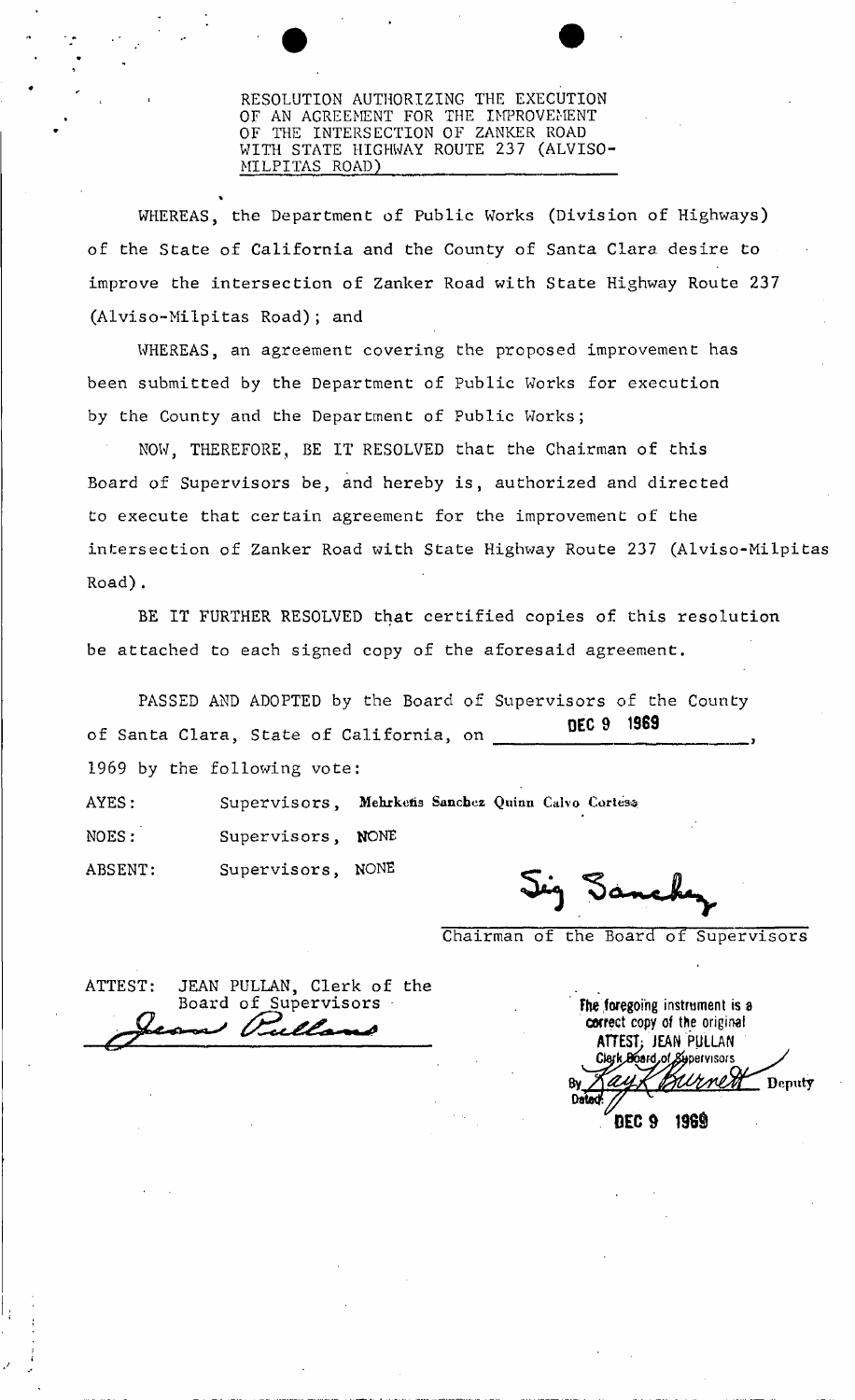FPP:RWM:tc-B 1/9/70

# RESOLUTION NO. 36963

RESOLUTION OP THE COUNCIL OP THE CITY OF SAN JOSE AUTHORIZING EXECUTION OF AN AGREEMENT WITH THE COUNTY OF SANTA CLARA AND THE STATE OF CALIFORNIA WHEREBY THE COUNTY AND THE STATE AGREE TO SHARE THE COSTS OF WIDENING AND IMPROVING STATE HIGHWAY 237, INCLUDING THE REALIGNMENT OF THE NORTH LEG OF ZANKER ROAD, AND THE INSTALLATION OF TRAFFIC CONTROL SIGNAL SYSTEM, SAFETY LIGHTING AND ADVANCE FLASHING BEACONS AT THE INTERSECTION OF ZANKER ROAD WITH SAID STATE HIGHWAY, AND THE CITY AGREES WITH THE STATE TO SHARE IN THE COST OF MAINTENANCE AND OPERATION OF SAID IMPROVEMENTS PURSUANT TO EXISTING CITY/STATE AGREEMENT FOR MAINTENANCE OF STATE HIGHWAYS.

BE IT RESOLVED BY THE COUNCIL OF THE CITY OF SAN JOSE:

The Mayor and the City Manager are hereby authorized and directed to execute on behalf of the City of San Jose, that certain agreement with the Division of Highways of the State of California and the County of Santa Clara, a copy of which agreement is on file with the Office of the City Clerk, form number "04-SCl-237,  $5.0/9.7$ , 0.3 Mi. W. of Calabazas Creek to 0.4 M.E. of Route 17 in Milpitas, O4204-3125H, Dist. Ref. #4-0117-0, Hq. Doc. File #43-", which agreement provides, in part, that the County and the State shall share in the costs of widening and improving State Highway Route 237, including the realignment of the north leg of Zanker Road, and the installation of a traffic control signal system, safety lighting and advance flashing beacons at the intersection of Zanker Road with said State highway, and that the City and the State agree to share in the cost of maintenance and operation of said improvements pursuant to the existing City/State agreement for the maintenance of State highways.

|                                                                   | January<br>1970, by the<br>$\bullet$  |
|-------------------------------------------------------------------|---------------------------------------|
| The attached is a full, true and correct                          |                                       |
| copy of the original now on file in                               |                                       |
| my office.                                                        | glic, Gross, Hays, Shaffer and Mineta |
| ATTEST:                                                           |                                       |
| Francis L. Greiner, City Clerk<br>of the City of San Jose, Calif. |                                       |
| By:<br>Deputy                                                     | NORMAN Y. MINETA                      |
| Chrisary 4, 1970<br>Dated:                                        | Vice Mayor                            |
| Form No. 170-40                                                   |                                       |
|                                                                   |                                       |

"D (U -C o **(tJ** *4-i* 0) "D  $\pm$ **biol** 

 $\overline{\phantom{a}}$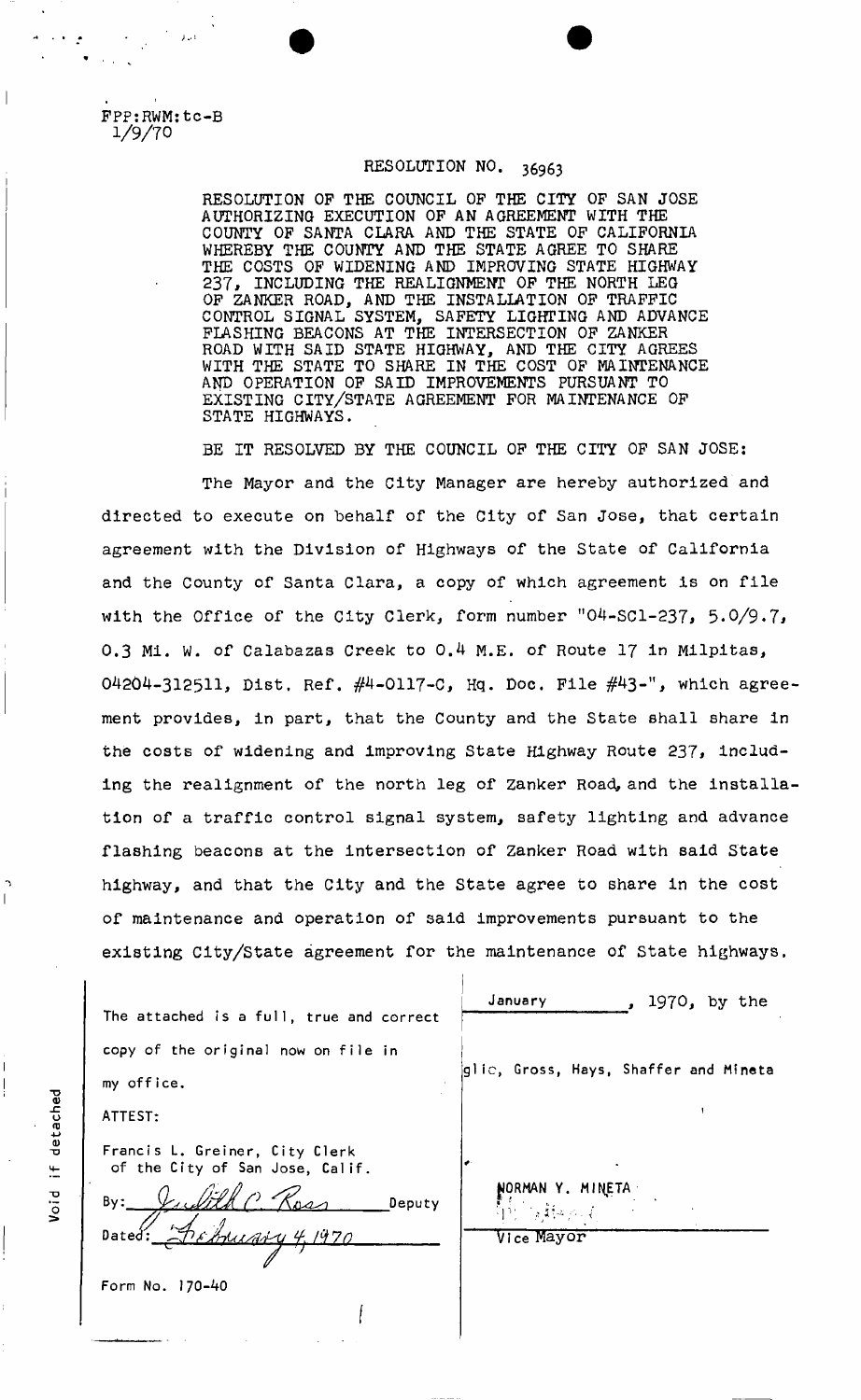**FPP:RWM:tc-B 1/9/70** 

#### **RESOLUTION NO. 36963**

' >

 $\cdot$   $\frac{3}{2}$   $\cdot$ *"4* 

*M*  ''' '

**f** 

 $tr^2(x) = 1$ 

a dia<br>1

 $*$ ll  $*$ 

**• \*LVNJ,T«<** 

*%'M.* 

*Jtf-i\* •* 

**RESOLUTION OP THE COUNCIL OP THE CITY OP SAN JOSE AUTHORIZING EXECUTION OP AN AGREEMENT WITH THE COUNTY OP SANTA CLARA AND THE STATE OP CALIFORNIA WHEREBY THE COUNTY AND THE STATE AGREE TO SHARE THE COSTS OF WIDENING AND IMPROVING STATE HIGHWAY 237\* INCLUDING THE REALIGNMENT OP THE NORTH LEO OP ZANKER ROAD, AND THE INSTALLATION OP TRAFFIC CONTROL SIGNAL SYSTEM, SAFETY LIGHTING** AN D **ADVANCE FIASHING BEACONS AT THE INTERSECTION OF ZANKER ROAD WITH SAID STATE HIGHWAY, AND THE CITY AGREES WITH THE STATE TO SHARE IN THE COST OP MAINTENANCE**  A N D **OPERATION OP SAID IMPROVEMENTS PURSUANT;TO EXISTING CITY/STATE AGREEMENT FOR MAINTENANCE OP STATE HIGHWAYS.** 

**BE IT RESOLVED BY THE COUNCIL OF THE CITY OF SAN JQSEl**   $\cdot$   $\cdot$   $\cdot$ **The Mayor and the City Manager are hereby authorized-and I directed to execute on behalf of the City of San Jose^ that certain agreement with the Division of Highway8 of the State of California!**  and the County of Santa Clara, a copy of which agreement is on file with the Office of the City Clerk, form number "04-SCl-237, 5.0/9.7. **0.3 Mi. W. of Calabazas Creek to 0.4 M.E. of Route 17 in Milpitas, 0.3 Mi. W. of Calabazas Creek to 0.4 M;E. of Route 17 in Mllpltas, 04204-312511, Dist. Ref. #4-0117-C, Hq. Doc. File #43-", which agree-**  $\left| \frac{3}{2} \right|$ **ment provides, in part, that the County and the State shall share in > ' Iv'^fe?**  the costs of widening and improving State Highway Route 237, includ**ing the realignment of the north leg of Zanker Road, and the lnstalla**i **tion of a traffic control signal system, Bafety lighting and advance' flashing beacons at the intersection of Zanker Road with said State highway, and that the City and the State agree to share in the cost!<sup>s</sup>** of maintenance and operation of said improvements pursuant to the **of <b>pursuant** city/State agreement for the maintenance of .State .highwaye.

|                               | ADOPTED this 19th day of January                          |                  | 1970, by |                 |
|-------------------------------|-----------------------------------------------------------|------------------|----------|-----------------|
| following vote:               |                                                           |                  |          | the:            |
| AYES:                         | Councilmen - Coila, Goglic, Gross, Hays, Shaffer and Mine |                  |          |                 |
| NOES:                         | Councilmen - None                                         |                  |          |                 |
| ABSENT:                       | Councilmen - James                                        |                  |          |                 |
| ATTEST;<br>FRANCIS L. GREINER |                                                           | NQRMAN Y. MINETA |          |                 |
| <b>CTerk</b>                  |                                                           | Vice Mayor       |          |                 |
|                               |                                                           |                  |          |                 |
|                               |                                                           |                  |          |                 |
|                               |                                                           |                  |          | $\mathcal{A}$ . |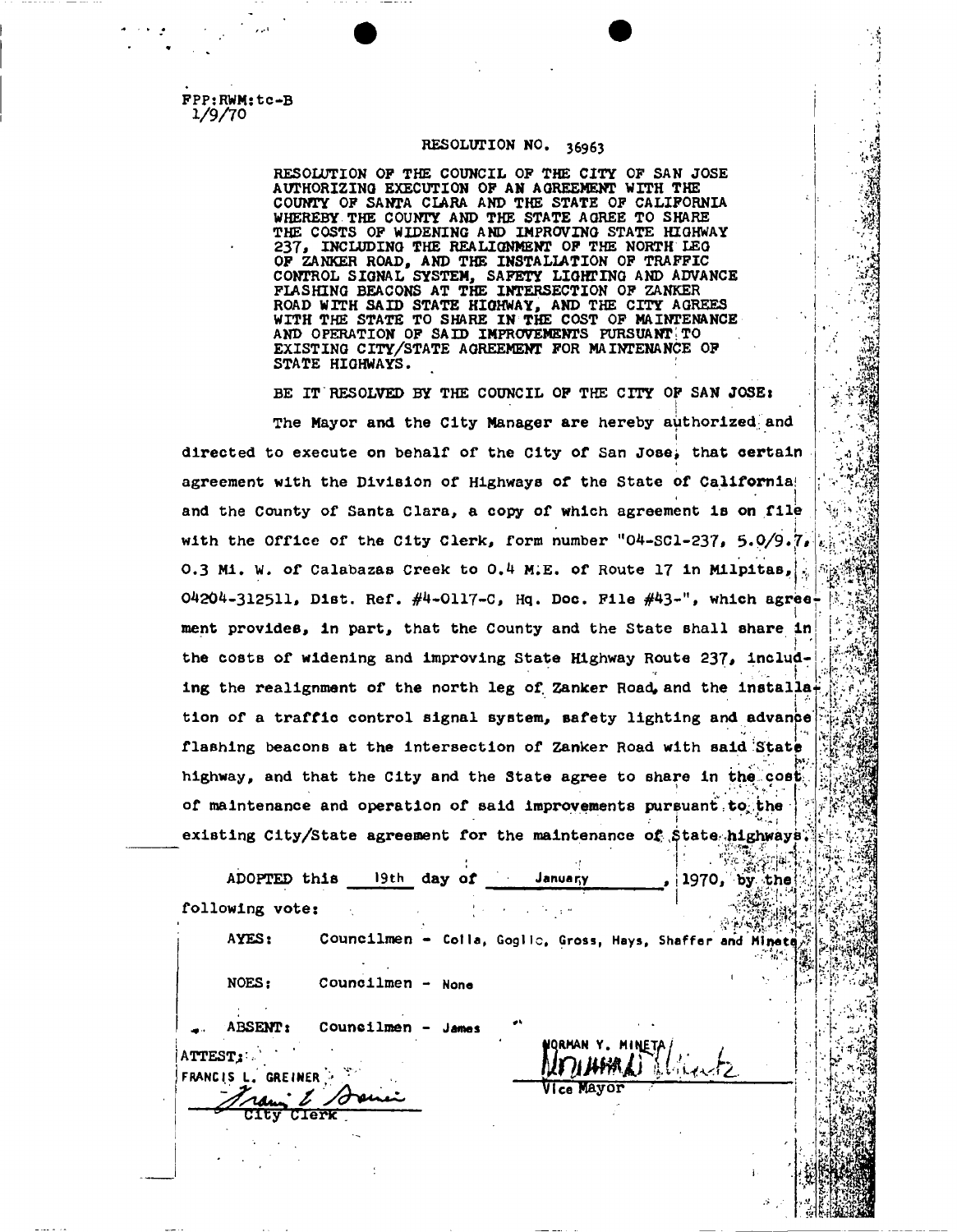

**CIT Y OF SA N JOS E CALIFORNIA** 

CITY HALL

TELEPHONE 292-3141

CITY CLERK

February 24, 1970

County of Santa Clara Clerk of the Board of Supervisors 70 W. Hedding

Attention: Jean Pullan

Gentlemen:

Enclosed is an executed copy of  $\frac{443-226132}{8}$  - Calabazas

Greek - Widening and Improving Boute 237 near Zanker Road

for your files.

This copy is in case the State did not return a fully executed copy to you.

Sincerely,

Sincerely,

ROY H. HUBBARD ASSISTANT CITY CLERK

Judith C. Ross Deputy City Clerk

By: Deputy City Clerk

nc. Copy that City of San Jese sent  $rac{1}{x}$  $e^{i\pi i t}$ nge

 $\mathbf{I}$ 

**170-53**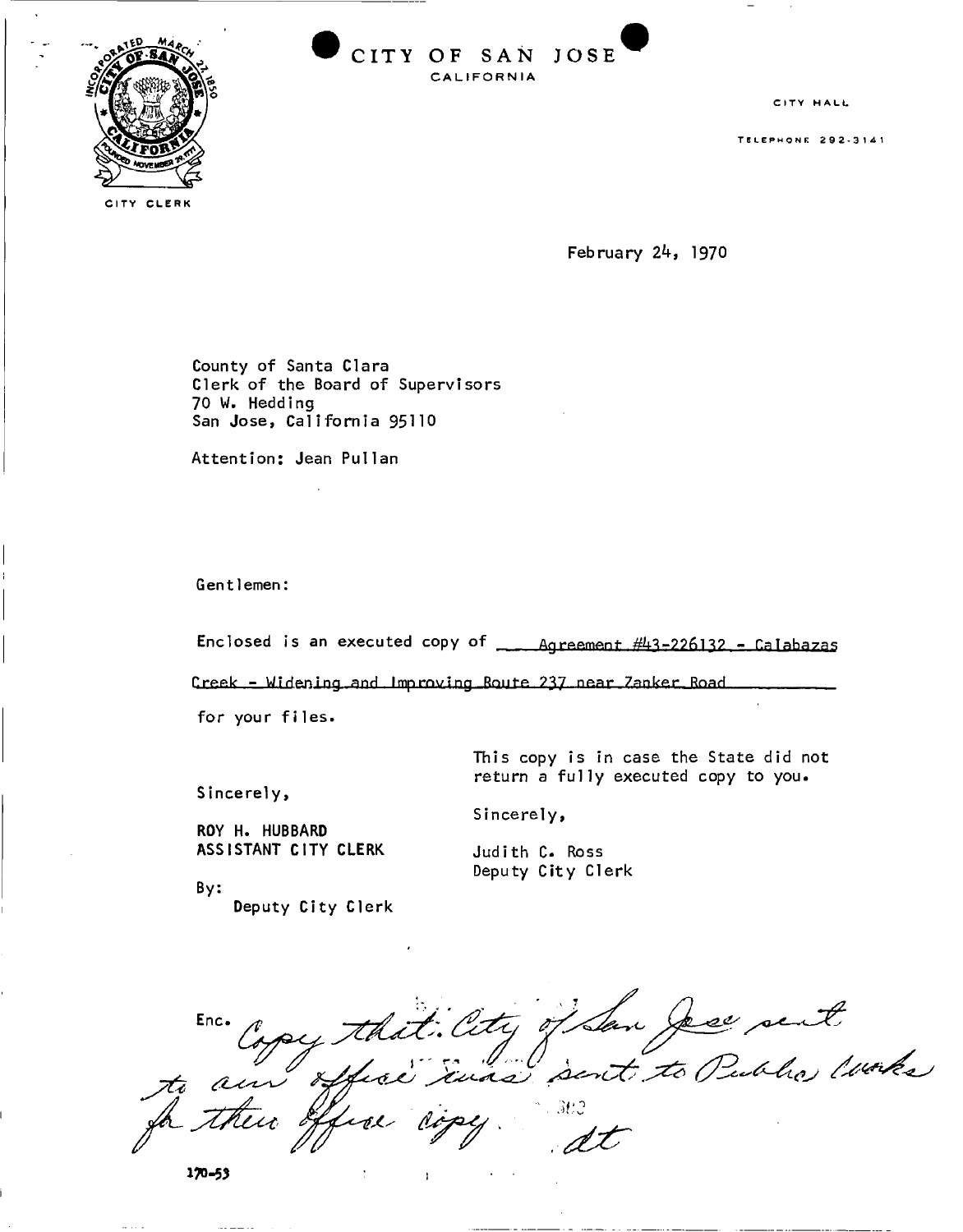**REce.'ve.D**  BOARD OF SUPERVISORS. FLB 25 12 02 PM '70 COUNTY OF **SANTA CLARA**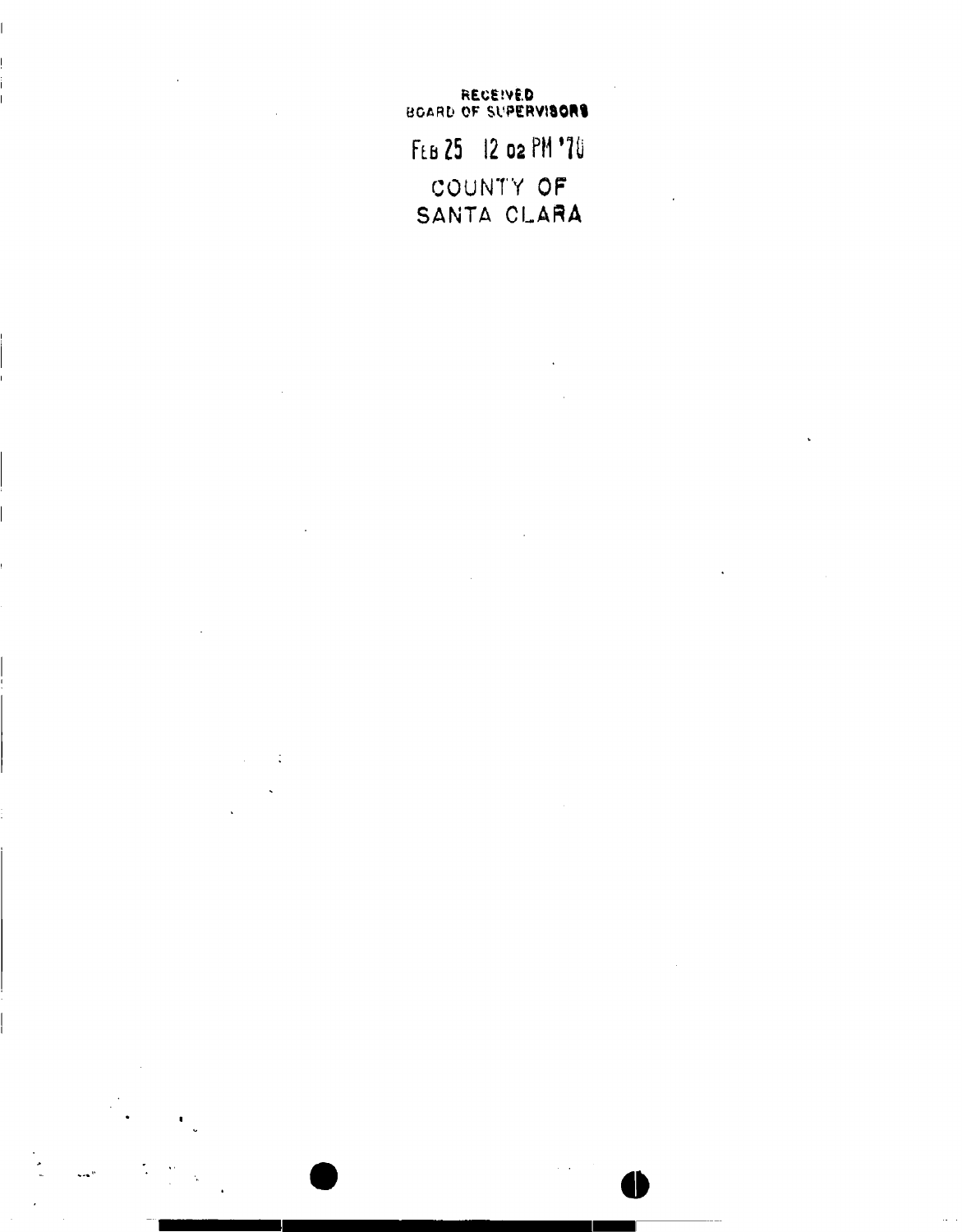STATE OF CALIFORNIA—TRANSPORTATION AGEN



04-SC1-237 5.0/9-7 04204 - 312511<br>-0.3 mile west of Calabazas Creek to 0.4 mile east of Route 17 in Milpitas Dist. Agmt.  $#4$ -0117-C

oria

RONALD REAGAN,

Mrs. Judy Ross Deputy City Clerk City of San Jose City Hall . 801 North First Street, Room 408 San Jose, California 95110

Dear Mrs. Ross:

**j**  Attached for your files is one fully executed copy of Cooperative Agreement #43-226132, covering participation between the State, City of San Jose, County of Santa Clara, for installation of a signal system, safety lighting and advance flashing beacons at the intersection of Zanker Road with State Highway Route 237 (Alviso-Milpitas Road).

We' will keep your office informed of the progress of work on this project by furnishing you with the tentative date of advertisement, bid opening date and date of contract award.

Thank you for your interest and cooperation in this joint undertaking.

Very truly yours,

ALAN S. HART District Engineer

RTCHARD D. **GEE** City and County

Projects Engineer

Attachment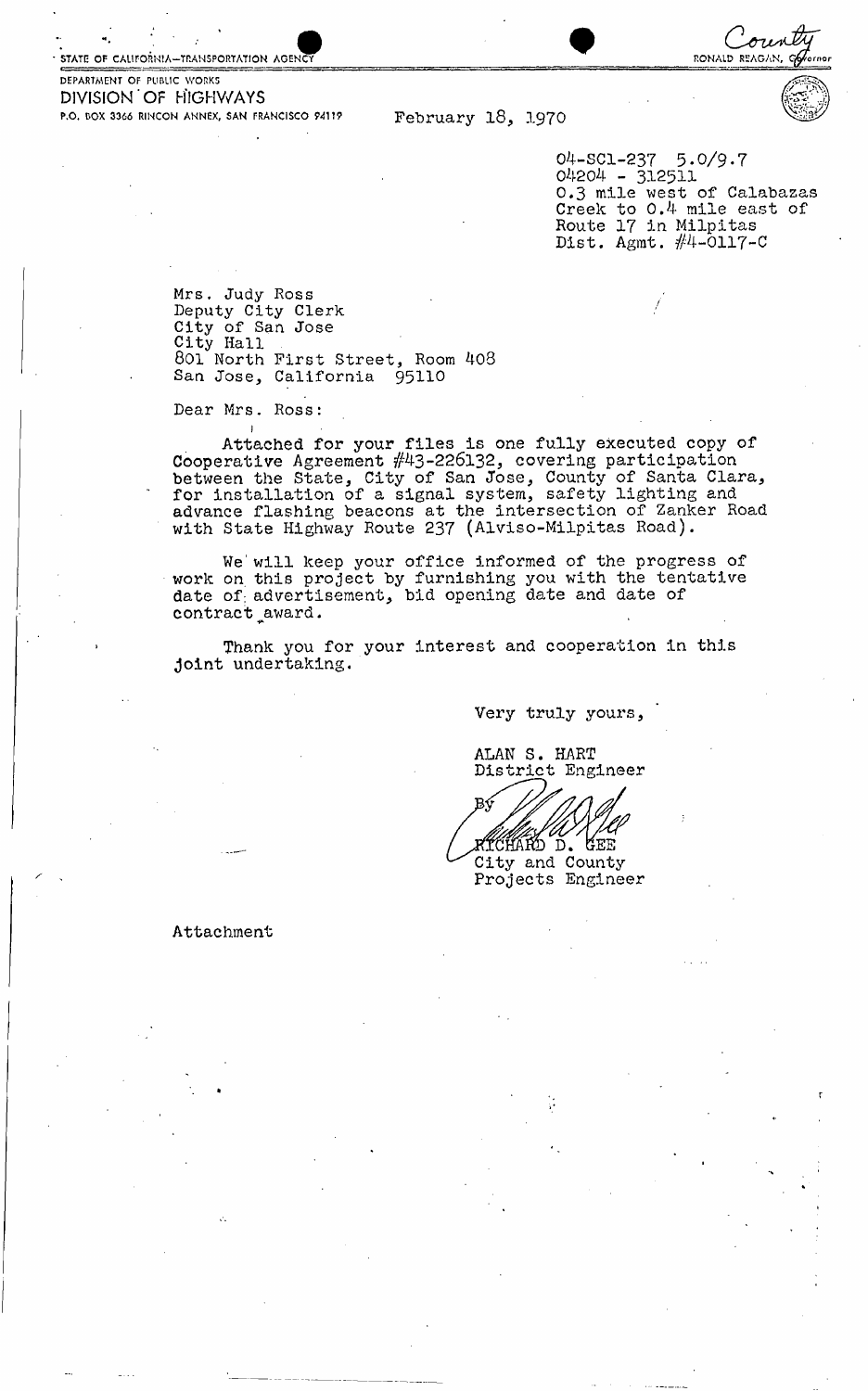

RESOLUTION AUTHORIZING THE EXECUTION OF AN AGREEMENT FOR THE IMPROVEMENT OF THE INTERSECTION OF ZANKER ROAD WITH STATE HIGHWAY ROUTE 237 (ALVISO-MILPITAS ROAD)

WHEREAS, the Department of Public Works (Division of Highways) of the State of California and the County of Santa Clara desire to improve the intersection of Zanker Road with State Highway Route 237 (Alviso-Milpitas Road); and

WHEREAS, an agreement covering the proposed improvement has been submitted by the Department of Public Works for execution by the County and the Department of Public Works;

NOW, THEREFORE, BE IT RESOLVED that the Chairman of this Board of Supervisors be, and hereby is, authorized and directed to execute that certain agreement for the improvement of the intersection of Zanker Road with State Highway Route 237 (Alviso-Milpitas Road).

BE IT FURTHER RESOLVED that certified copies of.this resolution be attached to each signed copy of the aforesaid agreement.

PASSED AND ADOPTED by the Board of Supervisors of the County of Santa Clara, State of California, on **DEC 9 1969** 

1969 by the following vote:

AYES: Supervisors, Mehrken's Sanchez Quinn Calvo Cortese

NOES: Supervisors, NONE

ABSENT: Supervisors, NONE

of Supervisors

ATTEST: JEAN PULLAN, Clerk of the Board of Supervisors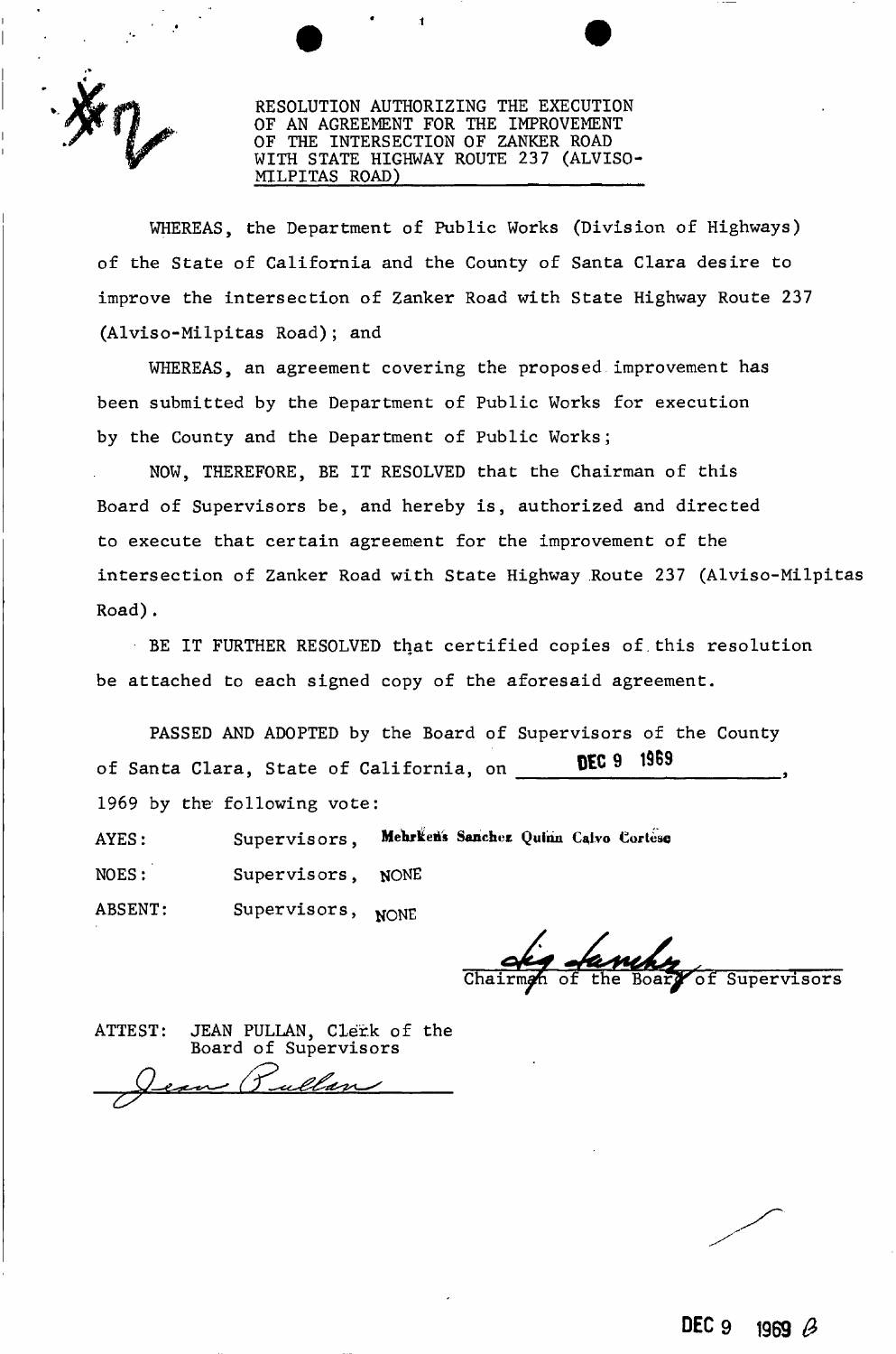Pending Sign

December 9, 1969

Mr. Alan S. Hart, District Engineer Division of Highways, District IV P. 0. Box 3366, Rincon Annex San Francisco, California 94119

Atti Richard D. Gee, City & county Projects Engineer

Subject: Agreement with State of California, City of San Jose, **For** installation of a Traffic Signal System at the intersection of zanker Road with State Route 237

#### **Dear** Mr. Harts

**Enclosed you will find an original and aevan copies of an agreement between the County of Santa Clara and the party (ies) named above. The Board of Supervisors at**  its regularly scheduled meeting on **December 9, 1969, authorized its Chairman to execute this agreement on behalf of the County.** 

**After execution of all copies, we would appreciate your**  returning **one** copy (188) to this office.

**Very truly yours** 

**JEAN PULLAN, Clerk of the Board of Supervisors** 

**By** 

**Kb Deputy Clerk** 

 $JP:$   $\mathbf{K} \mathbf{D}$ 

**Ends.** 

Attached to each Agreement is a certified copy of Resolution authorizing the execution of said Agreement. As you will note, Agreements need to be executed by the City of San Jose. **No. 1** 

cct Public Works Dept. Attni Engineering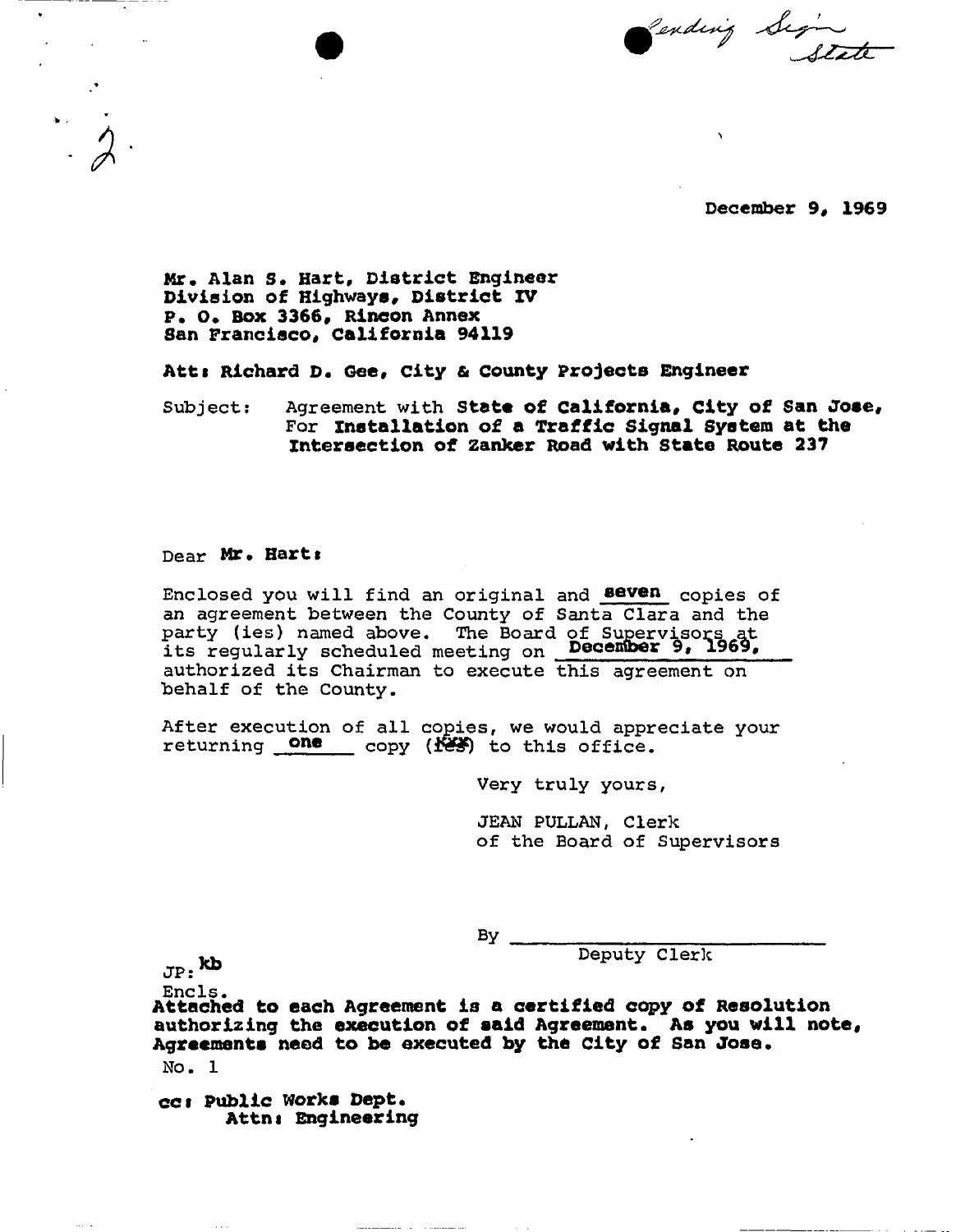|                   | County of Santa Clar                                                                                                                                                                | Department of Public Works.<br>County Office Building<br>20 West Hedding Street<br>San Jose, California 95110 |
|-------------------|-------------------------------------------------------------------------------------------------------------------------------------------------------------------------------------|---------------------------------------------------------------------------------------------------------------|
| <b>California</b> | TRANSMITTAL MEMORANDUM                                                                                                                                                              | S.D. 3                                                                                                        |
|                   | $Page$ of<br>DATE:                                                                                                                                                                  | 1969<br>November 28,                                                                                          |
| FOR:              | BOARD OF SUPERVISORS AGENDA OF<br>December 9                                                                                                                                        | 1969                                                                                                          |
| FROM:             | MONTINI, ENGINEERING, PUBLIC WORKS                                                                                                                                                  |                                                                                                               |
| TITLE:            | COOPERATIVE AGREEMENT AMONG THE STATE OF CALIFORNIA,<br>(1)<br>OF SAN JOSE, AND THE COUNTY OF SANTA CLARA FOR THE<br>INSTALLATION OF A TRAFFIC SIGNAL SYSTEM AT THE INTERSECTION OF | THE                                                                                                           |

ZANKER ROAD WITH STATE ROUTE 237. (2) RESOLUTION AUTHORIZING<br>DESCRIPTION: EXECUTION OF AGREEMENT EXECUTION OF AGREEMENT

This agreement provides for the installation of a traffic control signal system, safety lighting and advance flashing beacons at the intersection of Zanker Road with State Route 237 (Milpitas-Alviso Road).

The State of California is planning to widen Route 237 (Milpitas-Alviso Road) to a four-lane divided roadway between Lawrence Expressway 'and Route 17 (Nimitz Freeway). The State proposes to install a traffic signal at the intersection of Zanker Road as a part of this work with each agency contributing funds for their share of the traffic signal.

The County's share of the project is estimated to be \$10,000.00. Funds are available from the signalization improvement account.

Approval is recommended.

LM:RMS:vlh

Upon execution please return the original and seven (7) signed copies of the agreement and eight (8) certified copies of the resolution to:

> Mr. Alan S. Hart, District Engineer Division of Highways, District IV P.O. Box 3366, Rincon Annex San Francisco, California 94119

Attention: Mr. Richard D. Gee City and County Projects Engineer

|                                      |            |  |               | DEC <sub>9</sub> | 1969 |  |
|--------------------------------------|------------|--|---------------|------------------|------|--|
| $\overline{\mathbf{9}}$ 755 REV 2/69 | ITEM NO:   |  |               |                  |      |  |
| AGENDA DATA:                         | DATE:      |  | BOARD ACTION: |                  |      |  |
| APPROVED: EM                         | JAMES POTT |  | HOWARD CAMPEN |                  |      |  |
| attachments                          |            |  |               |                  |      |  |